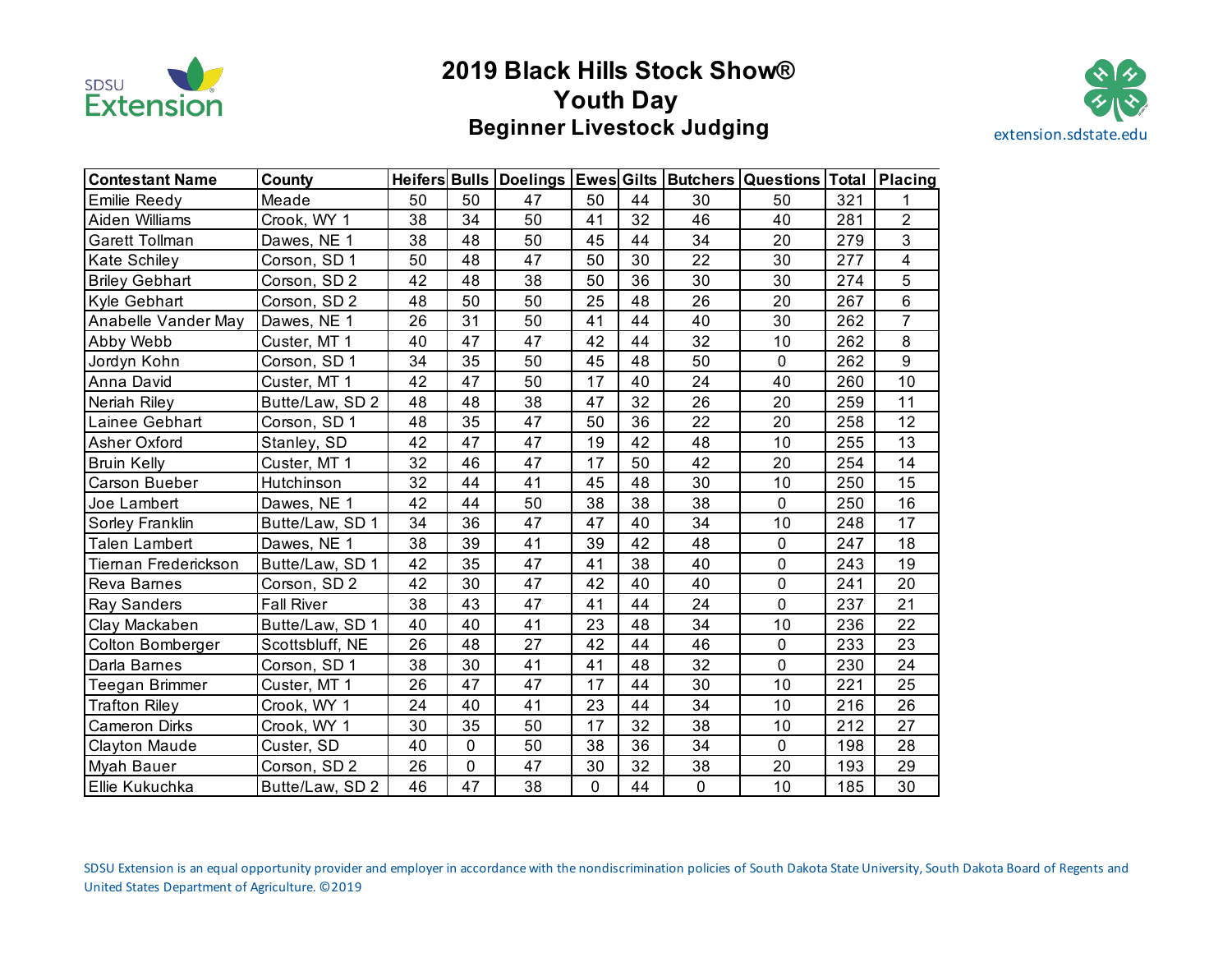

# **2019 Black Hills Stock Show® Youth Day Beginner Livestock Judging and Service Service Service Service Service Service Service Service Service Service Service Service Service Service Service Service Service Service Service Service Service Service Service Servic**



| <b>IContestant Name</b> | County                  |  |  |    |    | Heifers Bulls Doelings Ewes Gilts Butchers Questions Total Placing |     |  |
|-------------------------|-------------------------|--|--|----|----|--------------------------------------------------------------------|-----|--|
| <b>IAndrew Simmons</b>  | <b>IButte/Law. SD 2</b> |  |  | 36 | 38 |                                                                    | 168 |  |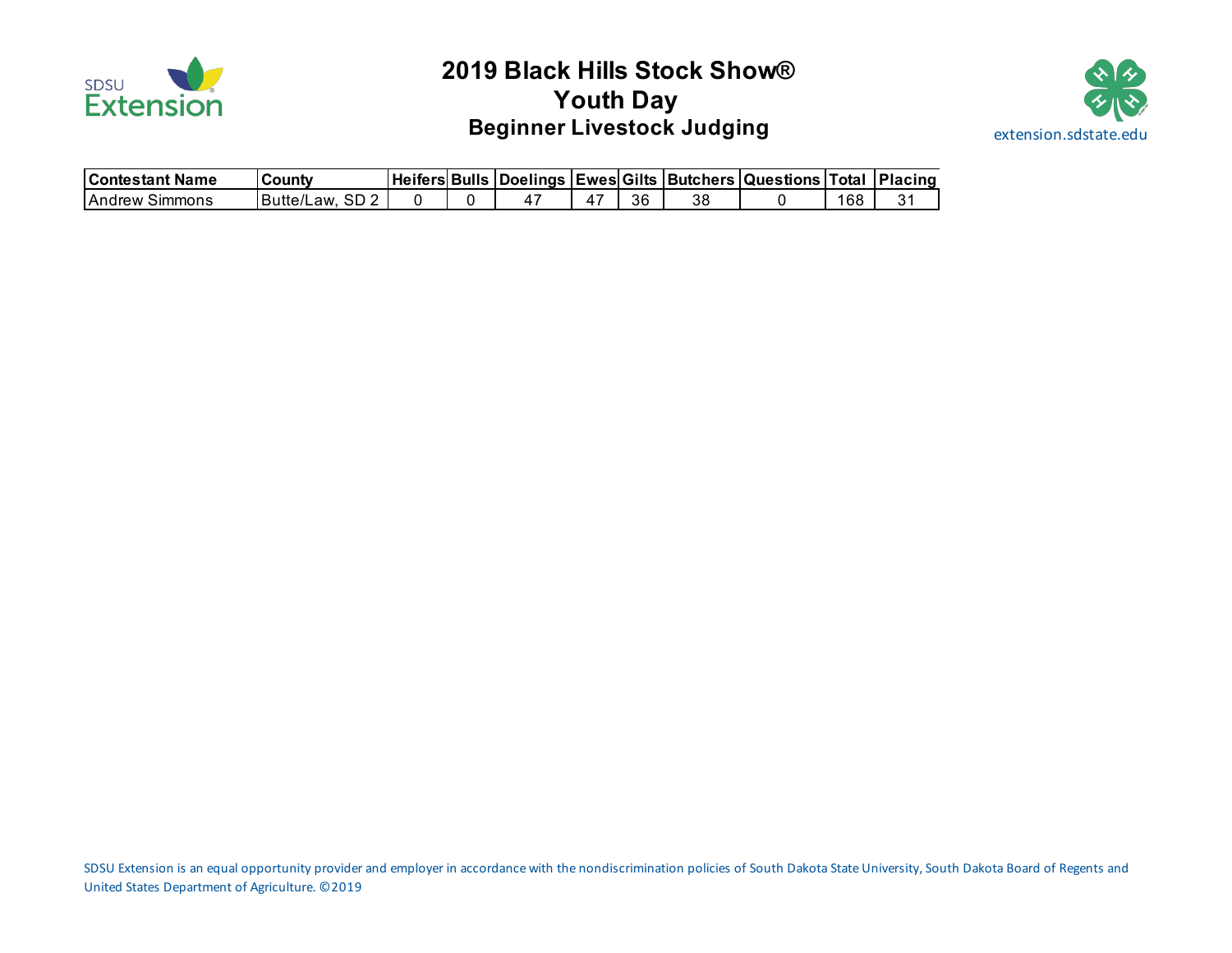

# **2019 Black Hills Stock Show® Youth Day Junior Livestock Judging**  extension.sdstate.edu



| <b>Contestant Name</b> | County                  |    |    | <b>Heifers Bulls Doelings</b> |    |    |    | <b>Ewes Gilts Butchers Questions Reasons Total</b> |    |     | Placing        |
|------------------------|-------------------------|----|----|-------------------------------|----|----|----|----------------------------------------------------|----|-----|----------------|
| <b>Brylee Grill</b>    | Fall River 1            | 46 | 50 | 47                            | 47 | 44 | 46 | 30                                                 | 31 | 341 |                |
| Paige Shaw             | Custer, MT 1            | 38 | 46 | 50                            | 47 | 48 | 38 | 40                                                 | 30 | 337 | $\overline{2}$ |
| Jaycee Lambert         | Dawes/Scottsbluff, NE 1 | 46 | 34 | 47                            | 50 | 48 | 32 | 40                                                 | 35 | 332 | $\overline{3}$ |
| Josie Reedy            | Meade                   | 48 | 50 | 50                            | 41 | 36 | 42 | 30                                                 | 29 | 326 | 4              |
| <b>Bennett Gordon</b>  | Butte/Law 1             | 50 | 39 | 47                            | 47 | 44 | 26 | 30                                                 | 40 | 323 | 5              |
| Sophie David           | Custer, MT 1            | 38 | 39 | 50                            | 50 | 32 | 34 | 40                                                 | 40 | 323 | 6              |
| Morgan Mackaben        | Butte/Law 1             | 26 | 44 | 50                            | 45 | 50 | 34 | 30                                                 | 37 | 316 | $\overline{7}$ |
| Cadee Jo Shaw          | Custer, MT 1            | 24 | 50 | 50                            | 47 | 38 | 48 | 20                                                 | 36 | 313 | 8              |
| Carter McKenna         | Butte/Law 1             | 40 | 48 | 47                            | 34 | 40 | 46 | 20                                                 | 34 | 309 | 9              |
| <b>Wyatt Strauch</b>   | Niobrara, WY 1          | 40 | 47 | 41                            | 47 | 36 | 30 | 40                                                 | 28 | 309 | 10             |
| <b>Kaylie Phillips</b> | Dawes/Scottsbluff, NE 1 | 40 | 36 | 50                            | 45 | 36 | 40 | 20                                                 | 39 | 306 | 11             |
| Shannon Gebhart        | Corson, SD 1            | 40 | 35 | 50                            | 50 | 50 | 30 | 20                                                 | 31 | 306 | 12             |
| Alexa Tollman          | Dawes/Scottsbluff, NE 2 | 24 | 50 | 50                            | 34 | 40 | 30 | 40                                                 | 36 | 304 | 13             |
| Logan Dirks            | Crook, WY 1             | 48 | 43 | 50                            | 41 | 44 | 30 | 20                                                 | 28 | 304 | 14             |
| Joseph McLennan        | Butte, SD 1             | 42 | 39 | 50                            | 37 | 38 | 40 | 30                                                 | 26 | 302 | 15             |
| Maddie Lehrkamp        | Custer                  | 26 | 39 | 50                            | 45 | 44 | 48 | 20                                                 | 29 | 301 | 16             |
| <b>Brooklyn Baugh</b>  | Crook, WY               | 42 | 44 | 47                            | 42 | 38 | 26 | 30                                                 | 30 | 299 | 17             |
| Carlee Jones           | Custer, MT 1            | 40 | 39 | 50                            | 41 | 48 | 32 | 10                                                 | 37 | 297 | 18             |
| Saige Kelly            | Custer, MT              | 34 | 46 | 47                            | 50 | 36 | 34 | 20                                                 | 30 | 297 | 19             |
| Kinzie Brimmer         | Custer, MT 2            | 40 | 46 | 50                            | 37 | 44 | 30 | 20                                                 | 29 | 296 | 20             |
| Ayla Bauer             | Corson                  | 50 | 30 | 50                            | 42 | 48 | 34 | 10                                                 | 27 | 291 | 21             |
| Aliceson Stranberg     | <b>Butte</b>            | 38 | 28 | 50                            | 39 | 48 | 42 | 10                                                 | 34 | 289 | 22             |
| <b>Kate Gebhart</b>    | Corson, SD 1            | 40 | 36 | 47                            | 41 | 44 | 34 | 10                                                 | 35 | 287 | 23             |
| Ryan Paxson            | Custer, MT 2            | 42 | 36 | 50                            | 27 | 40 | 30 | 30                                                 | 32 | 287 | 24             |
| Abigail Palus          | Crook, WY 1             | 46 | 34 | 50                            | 41 | 32 | 46 | 0                                                  | 32 | 281 | 25             |
| <b>Kyle Sanders</b>    | Fall River 1            | 40 | 34 | 47                            | 39 | 44 | 34 | 10                                                 | 30 | 278 | 26             |
| Gage Dietterle         | Custer, SD              | 50 | 20 | 47                            | 39 | 50 | 30 | 10                                                 | 30 | 276 | 27             |
| Melody Zumbrunnen      | Niobrara, WY 1          | 40 | 47 | 47                            | 17 | 30 | 48 | 10                                                 | 35 | 274 | 28             |
| Rowdy Franklin         | Butte, SD 1             | 34 | 48 | 38                            | 25 | 48 | 32 | 10                                                 | 38 | 273 | 29             |
| Teegan Frederickson    | Butte, SD 1             | 34 | 44 | 50                            | 23 | 38 | 32 | 20                                                 | 32 | 273 | 30             |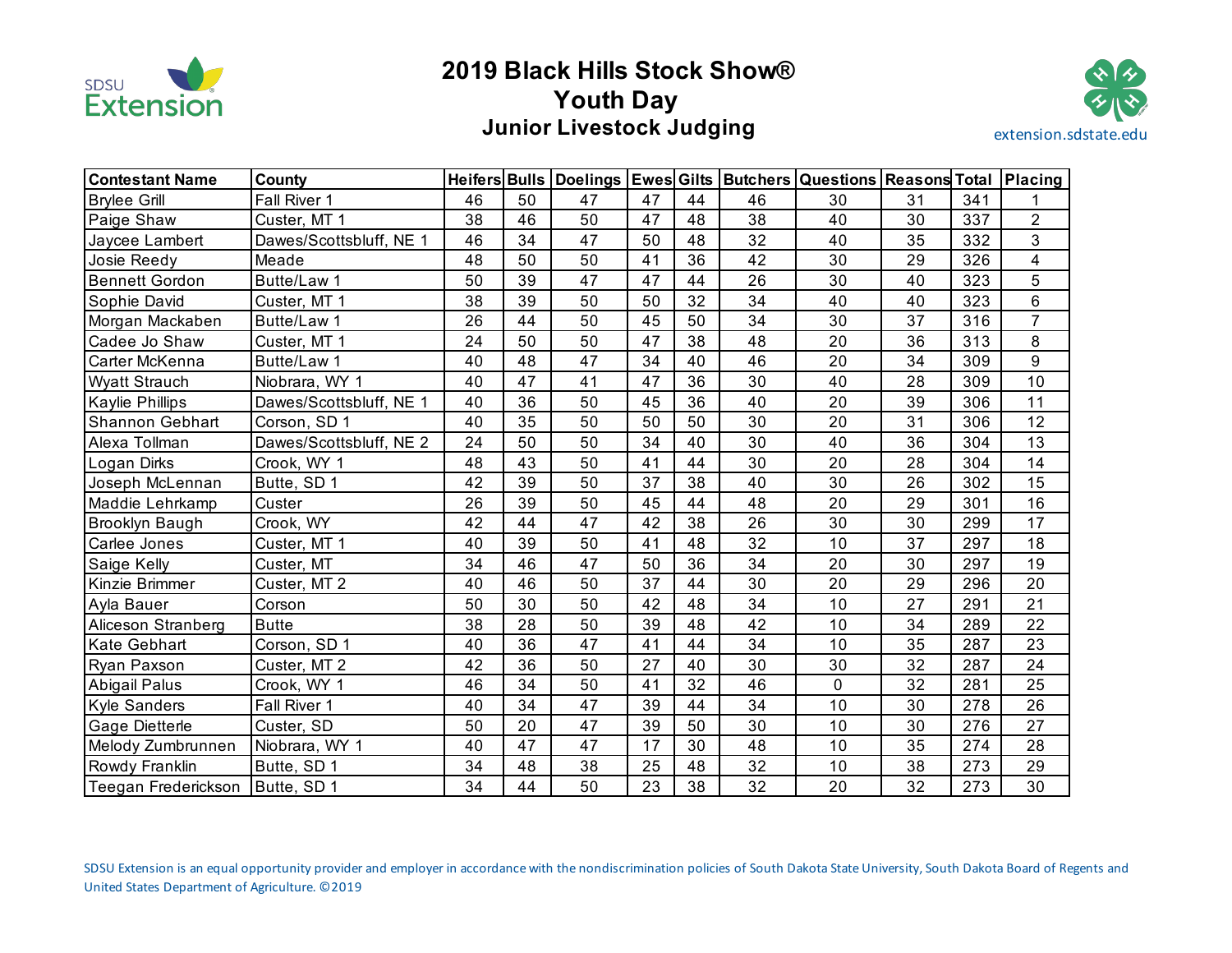

# **2019 Black Hills Stock Show® Youth Day Junior Livestock Judging**  extension.sdstate.edu



| <b>Contestant Name</b> | County                  | <b>Heifers Bulls</b> |          |    |    |    |    | Doelings Ewes Gilts Butchers Questions Reasons Total |    |     | Placing |
|------------------------|-------------------------|----------------------|----------|----|----|----|----|------------------------------------------------------|----|-----|---------|
| Karlie Kammerer        | Butte/Law 1             | 30                   | 44       | 50 | 31 | 30 | 32 | 20                                                   | 33 | 270 | 31      |
| Jack Phillips          | Dawes/Scottsbluff, NE 2 | 38                   | 48       | 50 | 22 | 36 | 30 | 20                                                   | 26 | 270 | 32      |
| Kaylee Jackson         | Crook, WY               | 38                   | 42       | 41 | 41 | 40 | 24 | 10                                                   | 31 | 267 | 33      |
| <b>Ethan Bomberger</b> | Dawes/Scottsbluff, NE 1 | 24                   | 48       | 19 | 37 | 36 | 40 | 20                                                   | 35 | 259 | 34      |
| Peter Reedy            | Meade                   | 34                   | 44       | 50 | 23 | 36 | 38 | 30                                                   | 0  | 255 | 35      |
| Gracie Zumbrunnen      | Niobrara, WY 1          | 24                   | 40       | 50 | 23 | 38 | 34 | 10                                                   | 35 | 254 | 36      |
| Dylan Williams         | Crook, WY 1             | 40                   | 28       | 38 | 25 | 46 | 46 |                                                      | 31 | 254 | 37      |
| Liberty Harrington     | Davison                 | 40                   | 47       | 38 | 23 | 38 | 32 | 30                                                   | 0  | 248 | 38      |
| Kort Bannan            | Niobrara, WY 1          | 22                   | 30       | 38 | 38 | 36 | 34 | 10                                                   | 38 | 246 | 39      |
| <b>Clancy Koupal</b>   | Fall River 1            | $\Omega$             | 34       | 47 | 41 | 34 | 42 | 20                                                   | 27 | 245 | 40      |
| <b>Riley Jones</b>     | Custer, MT 2            | 34                   | 27       | 47 | 42 | 38 | 24 | 0                                                    | 30 | 242 | 41      |
| Genvieve Oxford        | Stanley                 | 50                   | 26       | 50 | 19 | 30 | 24 | 0                                                    | 28 | 227 | 42      |
| Dalton Norman          | Dawes/Scottsbluff, NE 2 | 26                   | 28       | 47 | 14 | 36 | 34 | 10                                                   | 28 | 223 | 43      |
| Zac Palus              | Crook, WY 1             | 42                   | $\Omega$ | 50 | 41 | 36 | 24 |                                                      | 28 | 221 | 44      |

Tie Breaker - Reasons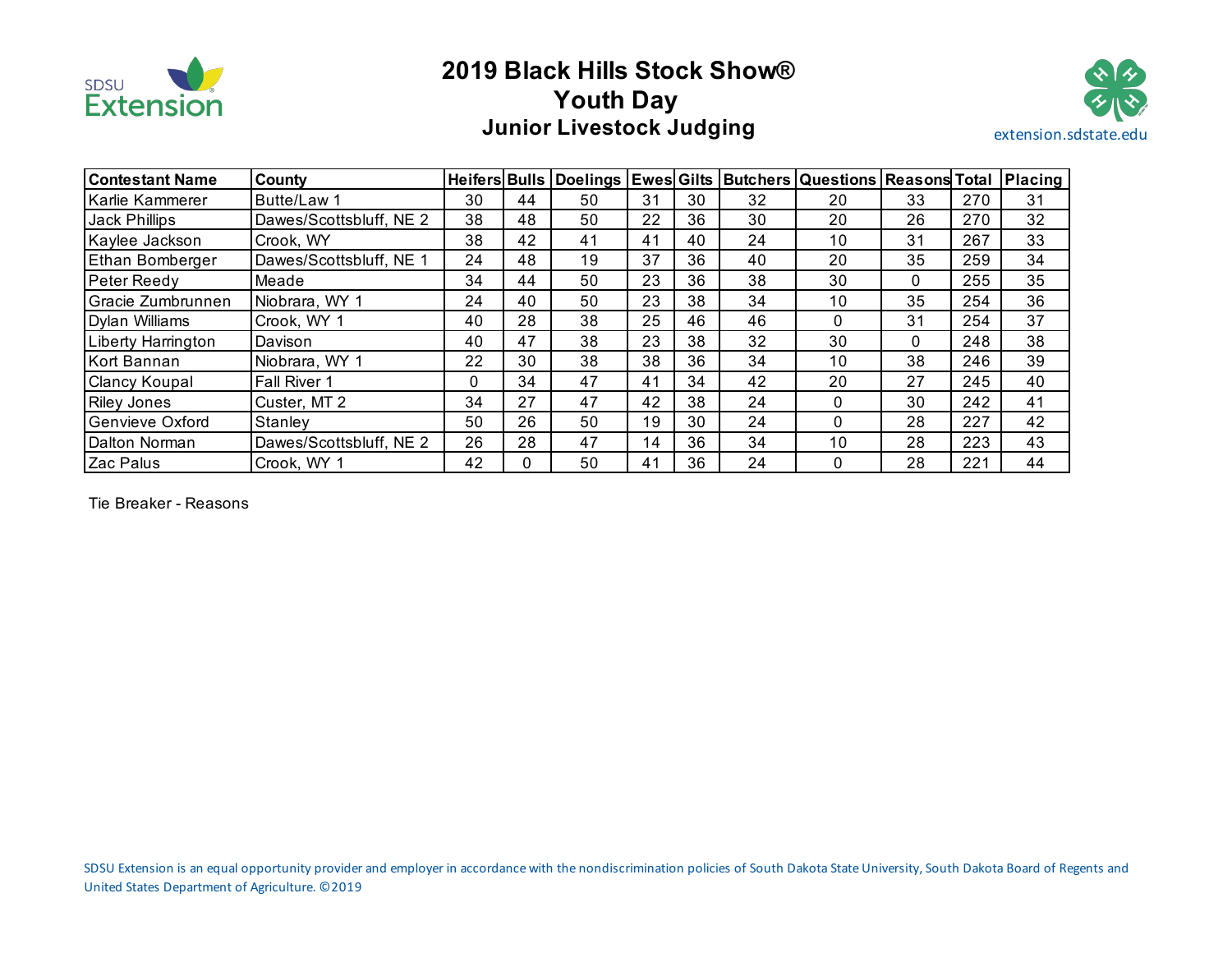

# **2019 Black Hills Stock Show® Youth Day Senior Livestock Judging**  extension.sdstate.edu



| <b>Contestant Name</b> | County            | Heifers Bulls |    | Doelings   Ewes Gilts |    |    |    | <b>Butchers Questions Reasons</b> |    | 1 Reasons 2 | <b>Total</b> | <b>Placing</b> |
|------------------------|-------------------|---------------|----|-----------------------|----|----|----|-----------------------------------|----|-------------|--------------|----------------|
| <b>Rylee Penrod</b>    | Custer, MT        | 40            | 46 | 50                    | 50 | 48 | 32 | 40                                | 36 | 42          | 384          | 1              |
| Libby Twitchell        | Custer, MT 2      | 38            | 36 | 50                    | 47 | 44 | 38 | 40                                | 42 | 38          | 373          | $\overline{2}$ |
| Brandi Sorensen        | Rapid City FFA 1  | 40            | 50 | 50                    | 50 | 48 | 26 | 40                                | 31 | 38          | 373          | 3              |
| Laney Jones            | Custer, MT 1      | 40            | 44 | 50                    | 50 | 40 | 46 | 20                                | 41 | 41          | 372          | 4              |
| Caylin Deniz           | Washakie, WY 1    | 38            | 46 | 47                    | 23 | 44 | 32 | 50                                | 39 | 43          | 362          | 5              |
| Kayce Pearce           | Sheridan, Wy      | 46            | 50 | 50                    | 25 | 36 | 34 | 40                                | 37 | 42          | 360          | 6              |
| Cayleigh Reed          | Rapid City FFA    | 34            | 50 | 47                    | 50 | 44 | 30 | 30                                | 33 | 42          | 360          | $\overline{7}$ |
| Maci Moore             | Custer, MT 2      | 50            | 47 | 47                    | 39 | 36 | 40 | 30                                | 33 | 38          | 360          | 8              |
| Laney Mackaben         | Butte 1           | 40            | 39 | 50                    | 50 | 44 | 30 | 30                                | 31 | 40          | 354          | 9              |
| Brooke Leidholt        | Custer, MT 2      | 38            | 40 | 50                    | 50 | 38 | 30 | 30                                | 36 | 40          | 352          | 10             |
| Jared Stearns          | <b>Fall River</b> | 34            | 40 | 47                    | 34 | 48 | 40 | 40                                | 30 | 39          | 352          | 11             |
| Cassandra Palus        | Crook, WY         | 48            | 40 | 41                    | 47 | 48 | 46 | 20                                | 28 | 34          | 352          | 12             |
| <b>Megan Sanders</b>   | Fall River 1      | 48            | 39 | 47                    | 50 | 36 | 46 | 20                                | 36 | 30          | 352          | 13             |
| Korbin Leddy           | Grant, SD         | 26            | 46 | 47                    | 45 | 44 | 38 | 30                                | 30 | 41          | 347          | 14             |
| Ava McLennan           | Butte 1           | 38            | 39 | 50                    | 37 | 36 | 40 | 40                                | 33 | 32          | 345          | 15             |
| Jolyn Rost             | Fallon, MT        | 48            | 40 | 47                    | 38 | 46 | 34 | 20                                | 35 | 36          | 344          | 16             |
| Paige Lehrkamp         | Custer, SD        | 40            | 39 | 50                    | 37 | 48 | 30 | 30                                | 35 | 35          | 344          | 17             |
| Brandi Guba            | Custer, MT 1      | 38            | 44 | 50                    | 50 | 38 | 34 | 10                                | 38 | 39          | 341          | 18             |
| Dani Warner            | Washakie, WY 1    | 26            | 28 | 50                    | 45 | 38 | 46 | 20                                | 45 | 41          | 339          | 19             |
| Kailey Brimmer         | Custer, MT 1      | 50            | 39 | 47                    | 45 | 48 | 34 | 10                                | 34 | 32          | 339          | 20             |
| <b>Kylie Strauch</b>   | Niobrara, WY      | 24            | 46 | 41                    | 37 | 48 | 30 | 30                                | 38 | 44          | 338          | 21             |
| Cadence Blankenship    | Custer, MT 1      | 50            | 40 | 47                    | 38 | 38 | 46 | 10                                | 33 | 35          | 337          | 22             |
| Elise Anderson         | Custer, MT 2      | 40            | 39 | 50                    | 22 | 38 | 38 | 30                                | 37 | 42          | 336          | 23             |
| Liz Voss               | Washakie, WY 1    | 40            | 46 | 50                    | 26 | 38 | 34 | 20                                | 36 | 45          | 335          | 24             |
| Danika Gordon          | Butte 1           | 26            | 36 | 50                    | 34 | 44 | 46 | 10                                | 45 | 44          | 335          | 25             |
| Shaylie Holben         | Lawrence          | 40            | 39 | 50                    | 47 | 42 | 24 | 30                                | 33 | 30          | 335          | 26             |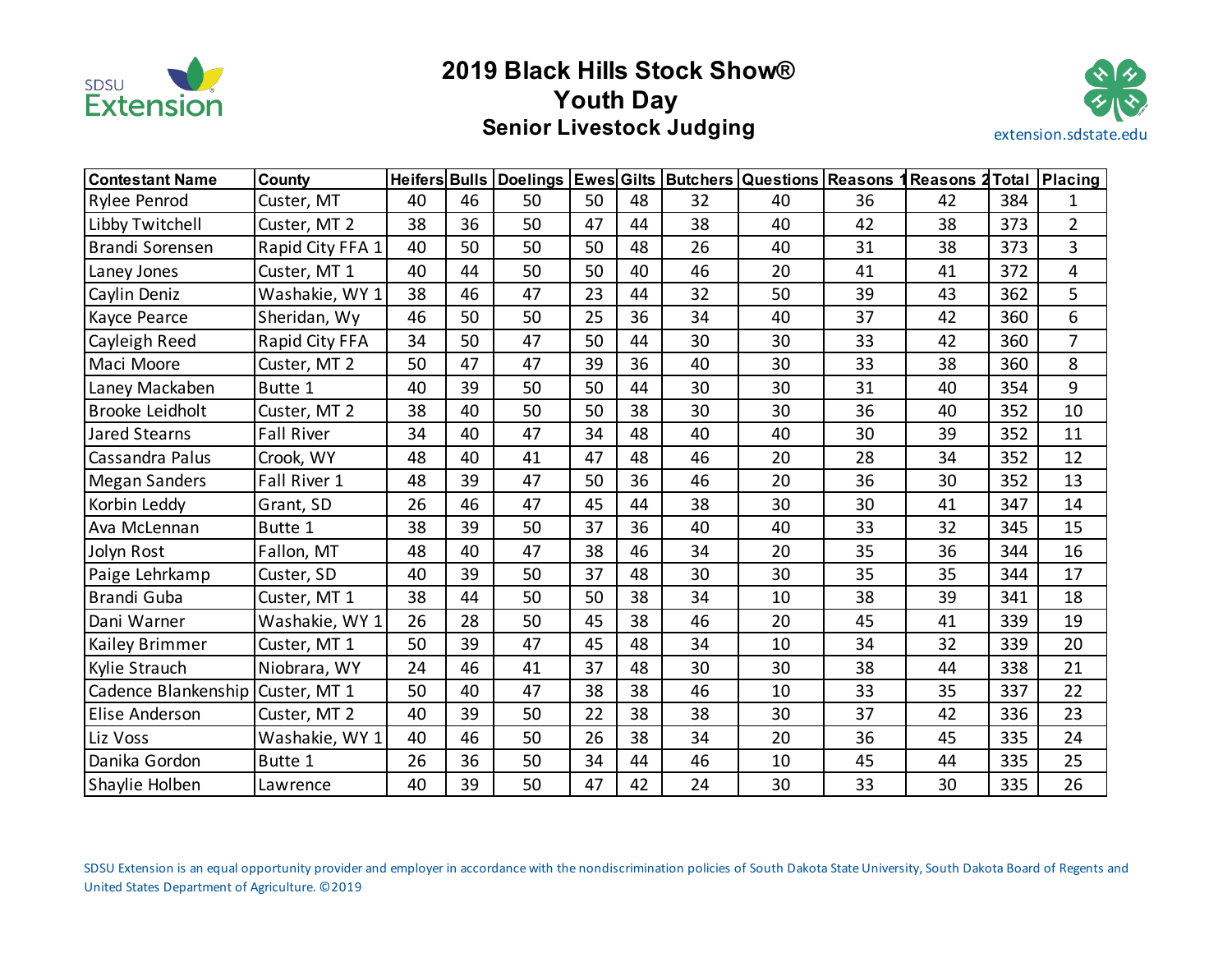

# **2019 Black Hills Stock Show® Youth Day Senior Livestock Judging**  extension.sdstate.edu



| l Contestant Name             | County                |    |    |    |    |    |    | Heifers Bulls   Doelings   Ewes Gilts   Butchers   Questions   Reasons |             | 1 Reasons 2 | Total | <b>Placing</b> |
|-------------------------------|-----------------------|----|----|----|----|----|----|------------------------------------------------------------------------|-------------|-------------|-------|----------------|
| Dillon Kammerer               | Meade                 | 40 | 36 | 50 | 22 | 32 | 40 | 40                                                                     | 35          | 37          | 332   | 27             |
| <b>Will Lindsey</b>           | Rapid City FFA 1      | 50 | 39 | 50 | 23 | 48 | 42 | 10                                                                     | 30          | 38          | 330   | 28             |
| Kaylen Stearns                | <b>Fall River</b>     | 24 | 46 | 47 | 23 | 36 | 30 | 30                                                                     | 42          | 45          | 323   | 29             |
| Sydney Miller                 | Fall River 1          | 46 | 39 | 50 | 26 | 34 | 50 | 10                                                                     | 35          | 31          | 321   | 30             |
| Macie Fredrick                | Rapid City FFA 1      | 42 | 36 | 47 | 38 | 44 | 38 | 10                                                                     | 33          | 32          | 320   | 31             |
| <b>Ashley Foster</b>          | Rapid City FFA 1      | 24 | 27 | 50 | 38 | 50 | 34 | 30                                                                     | 35          | 30          | 318   | 32             |
| <b>Macy Schiley</b>           | Corson 1              | 42 | 39 | 47 | 23 | 44 | 30 | 20                                                                     | 32          | 39          | 316   | 33             |
| Dara Bauer                    | Corson 1              | 38 | 36 | 50 | 26 | 48 | 40 | 10                                                                     | 33          | 30          | 311   | 34             |
| Alyssa Dix                    | Corson 1              | 30 | 27 | 50 | 50 | 48 | 32 | $\mathbf 0$                                                            | 34          | 37          | 308   | 35             |
| Matea Gordon                  | Butte 1               | 34 | 27 | 47 | 47 | 38 | 30 | 10                                                                     | 36          | 35          | 304   | 36             |
| Zoie Rost                     | Fallon, MT            | 34 | 36 | 50 | 23 | 40 | 34 | 20                                                                     | 34          | 33          | 304   | 37             |
| <b>Braden Grill</b>           | Fall River 1          | 26 | 46 | 47 | 23 | 38 | 42 | 10                                                                     | 33          | 38          | 303   | 38             |
| Ryan Koupal                   | Fall River 1          | 24 | 36 | 47 | 39 | 36 | 46 | $\Omega$                                                               | 34          | 27          | 289   | 39             |
| Rylee McCollym-Sims Crook, WY |                       | 34 | 44 | 50 | 26 | 48 | 40 | 10                                                                     | $\mathbf 0$ | 32          | 284   | 40             |
| Hailee Greenspan              | <b>Rapid City FFA</b> | 38 | 28 | 50 | 47 | 44 | 32 | 10                                                                     | 0           | 0           | 249   | 41             |

Tie Breaker - Reasons - Bulls 2nd Tie Breaker - Total Reasons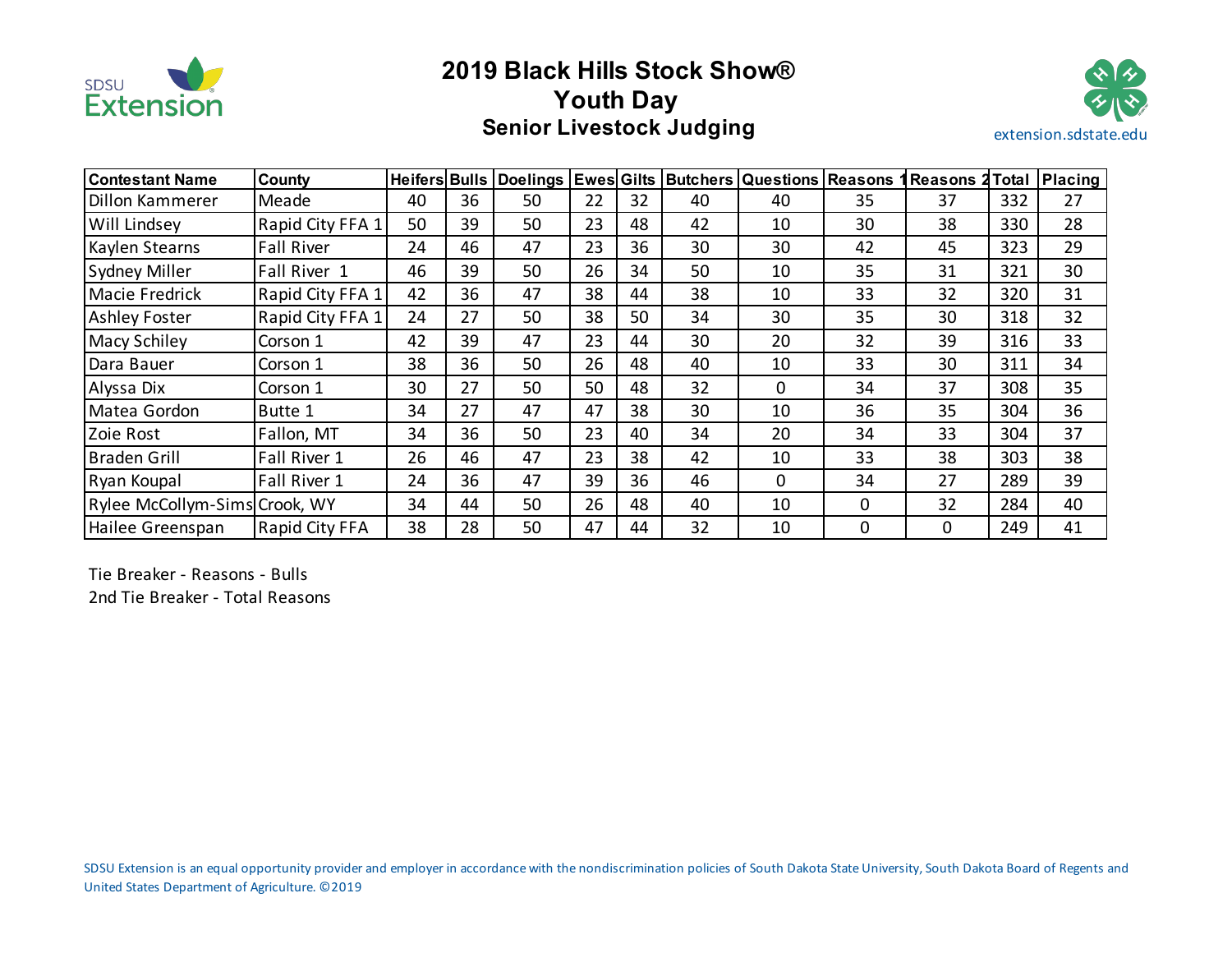

# **2019 Black Hills Stock Show® Youth Day Beginner Livestock Judging Team** extension.sdstate.edu



|                | Place Name                      | County          |                  | <b>Total Score Team Total</b> |
|----------------|---------------------------------|-----------------|------------------|-------------------------------|
| 1              | Lainee Gebhart                  | Corson, SD 1    | 258              | 797                           |
|                | Darla Barnes                    | Corson, SD 1    | 230              |                               |
|                | Jordyn Kohn                     | Corson, SD 1    | 262              |                               |
|                | Kate Schiley                    | Corson, SD 1    | 277              |                               |
| $\overline{2}$ | Joe Lambert                     | Dawes, NE 1     | 250              | 791                           |
|                | <b>Garett Tollman</b>           | Dawes, NE 1     | 279              |                               |
|                | <b>Talen Lambert</b>            | Dawes, NE 1     | 247              |                               |
|                | Anabelle Vander May Dawes, NE 1 |                 | 262              |                               |
| 3              | Reva Barnes                     | Corson, SD 2    | 241              | 782                           |
|                | Myah Bauer                      | Corson, SD 2    | 193              |                               |
|                | Kyle Gebhart                    | Corson, SD 2    | 267              |                               |
|                | <b>Briley Gebhart</b>           | Corson, SD 2    | 274              |                               |
| 4              | Anna David                      | Custer, MT 1    | 260              | 776                           |
|                | Abby Webb                       | Custer, MT 1    | 262              |                               |
|                | Teegan Brimmer                  | Custer, MT 1    | 221              |                               |
|                | <b>Bruin Kelly</b>              | Custer, MT 1    | 254              |                               |
| 5              | Clay Mackaben                   | Butte/Law, SD 1 | 236              | 727                           |
|                | Sorley Franklin                 | Butte/Law, SD 1 | 248              |                               |
|                | Tiernan Frederickson            | Butte/Law, SD 1 | 243              |                               |
| $\overline{6}$ | Cameron Dirks                   | Crook, WY 1     | $\overline{212}$ | 709                           |
|                | Aiden Williams                  | Crook, WY 1     | 281              |                               |
|                | <b>Trafton Riley</b>            | Crook, WY 1     | 216              |                               |
| $\overline{7}$ | Ellie Kukuchka                  | Butte/Law, SD 2 | 185              | 612                           |
|                | Neriah Riley                    | Butte/Law, SD 2 | 259              |                               |
|                | <b>Andrew Simmons</b>           | Butte/Law, SD 2 | 168              |                               |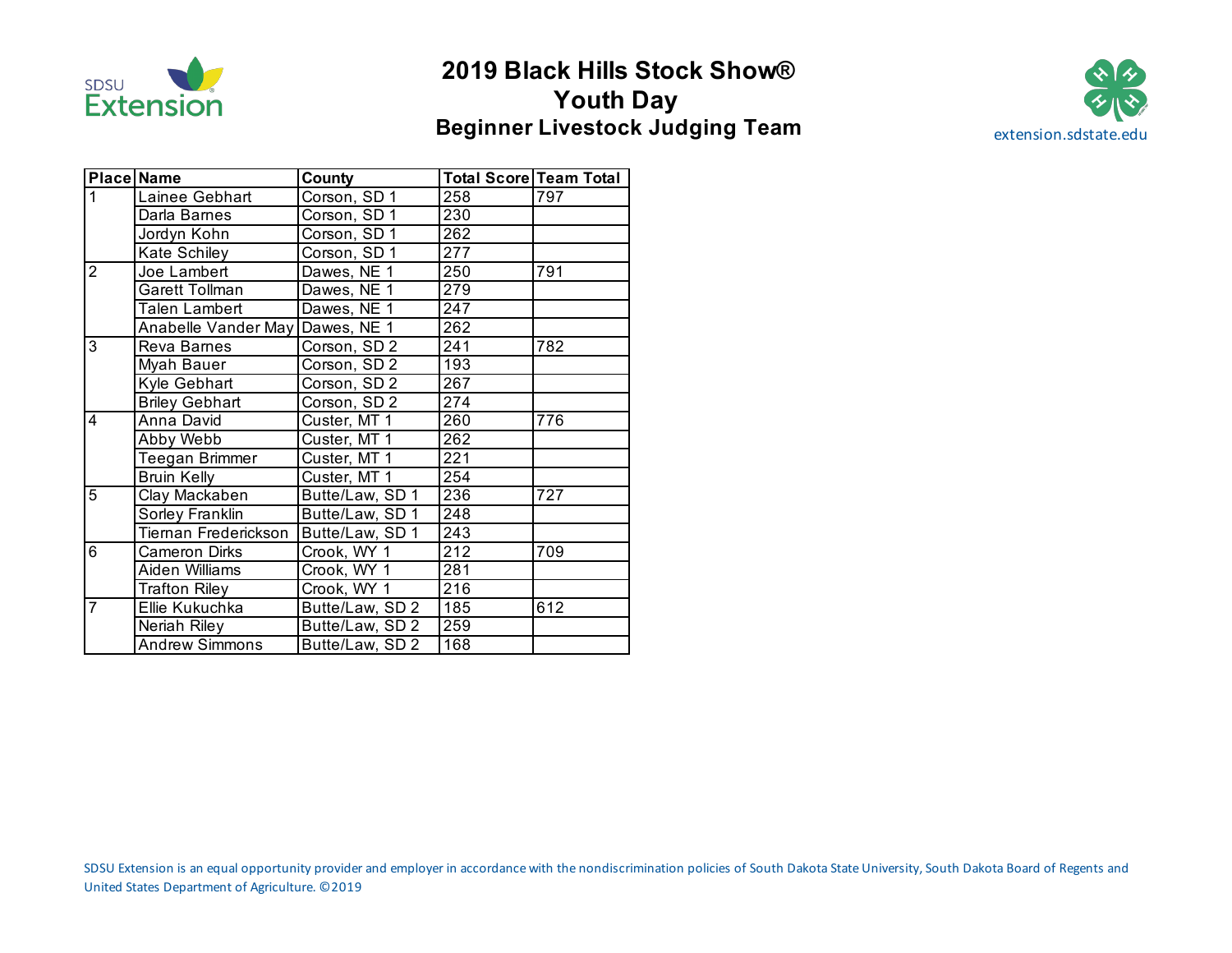

# **2019 Black Hills Stock Show® Youth Day Junior Livestock Judging Team** extension.sdstate.edu



|   | <b>Place Name</b>   | County                  |                  | Total Score Team Total |
|---|---------------------|-------------------------|------------------|------------------------|
|   | 1 Sophie David      | Custer, MT 1            | 323              | 973                    |
|   | Carlee Jones        | Custer, MT 1            | 297              |                        |
|   | Cadee Jo Shaw       | Custer, MT 1            | 313              |                        |
|   | Paige Shaw          | Custer, MT 1            | 337              |                        |
|   | 2 Bennett Gordon    | Butte/Law 1             | 323              | 948                    |
|   | Carter McKenna      | Butte/Law 1             | 309              |                        |
|   | Morgan Mackaben     | Butte/Law 1             | 316              |                        |
|   | Karlie Kammerer     | Butte/Law 1             | 270              |                        |
|   | 3 Ethan Bomberger   | Dawes/Scottsbluff, NE 1 | 259              | 897                    |
|   | Kaylie Phillips     | Dawes/Scottsbluff, NE 1 | 306              |                        |
|   | Jaycee Lambert      | Dawes/Scottsbluff, NE 1 | 332              |                        |
|   | 4 Shannon Gebhart   | Corson, SD 1            | 306              | 884                    |
|   | Kate Gebhart        | Corson, SD 1            | 287              |                        |
|   | Ayla Bauer          | Corson, SD 1            | 291              |                        |
|   | 5 Ryan Paxson       | Custer, MT 2            | 287              | 880                    |
|   | <b>Riley Jones</b>  | Custer, MT 2            | 242              |                        |
|   | Kinzie Brimmer      | Custer, MT 2            | 296              |                        |
|   | Saige Kelly         | Custer, MT 2            | 297              |                        |
|   | 6 Kyle Sanders      | Fall River 1            | 278              | 864                    |
|   | <b>Brylee Grill</b> | Fall River 1            | 341              |                        |
|   | Clancy Koupal       | Fall River 1            | 245              |                        |
| 7 | Teegan Frederickson | Butte, SD 1             | 273              | 848                    |
|   | Joseph McLennan     | Butte, SD 1             | 302              |                        |
|   | Rowdy Franklin      | Butte, SD 1             | $\overline{273}$ |                        |
|   | 8 Dylan Williams    | Crook, WY 1             | 254              | 839                    |
|   | Abigail Palus       | Crook, WY 1             | 281              |                        |
|   | Zac Palus           | Crook, WY 1             | 221              |                        |
|   | Logan Dirks         | Crook, WY 1             | 304              |                        |
| 9 | Kort Bannan         | Niobrara, WY 1          | 246              | 837                    |
|   | Wyatt Strauch       | Niobrara, WY 1          | 309              |                        |
|   | Melody Zumbrunnen   | Niobrara, WY 1          | $\overline{274}$ |                        |
|   | Gracie Zumbrunnen   | Niobrara, WY 1          | 254              |                        |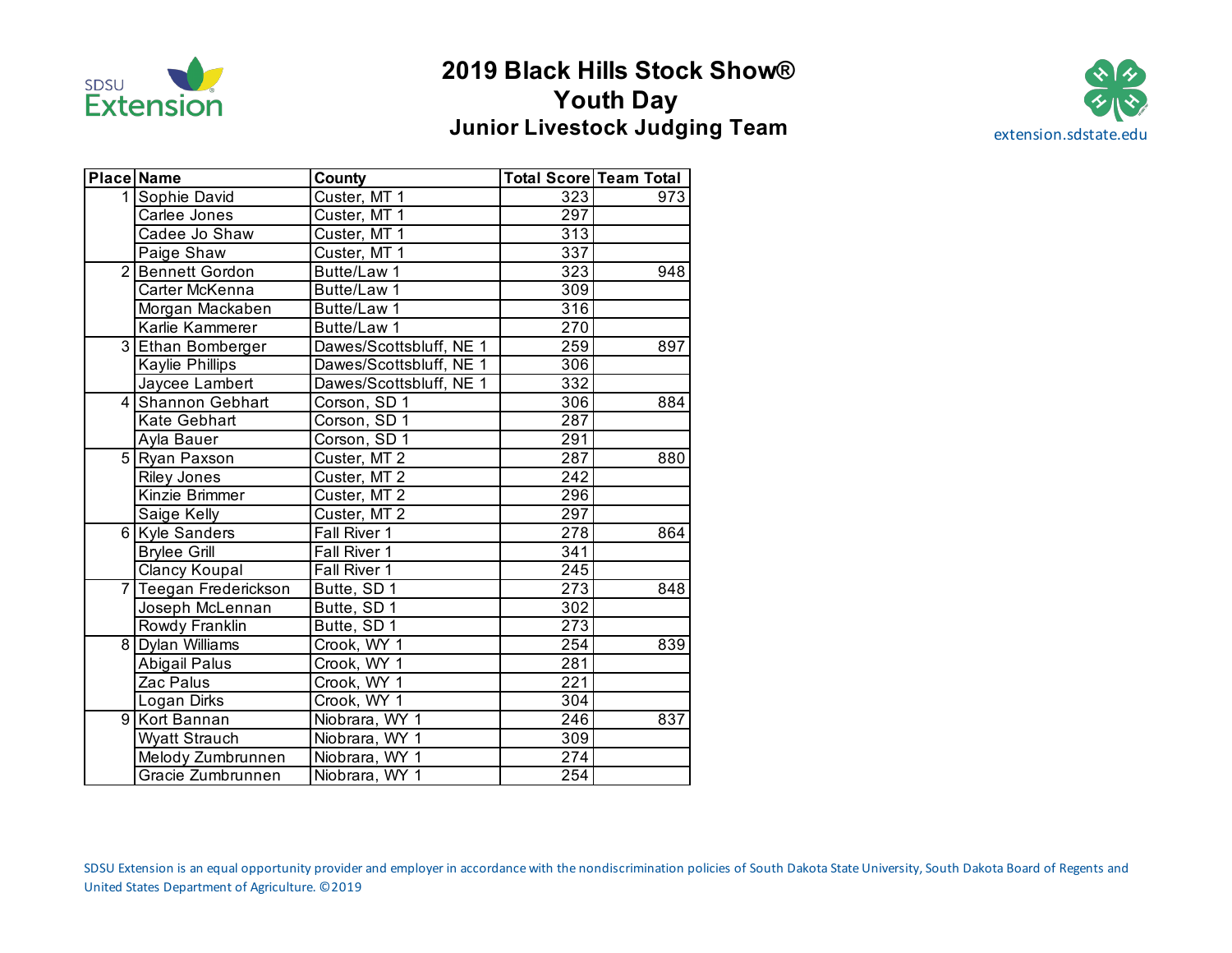

# **2019 Black Hills Stock Show® Youth Day Junior Livestock Judging Team Manuel Accord Extension.sdstate.edu**



| <b>Place Name</b> | <b>County</b>           | <b>Total Score Team Total</b> |     |
|-------------------|-------------------------|-------------------------------|-----|
| 10 Jack Phillips  | Dawes/Scottsbluff, NE 2 | 270 I                         | 797 |
| Alexa Tollman     | Dawes/Scottsbluff, NE 2 | 304                           |     |
| Dalton Norman     | Dawes/Scottsbluff, NE 2 | 223.                          |     |